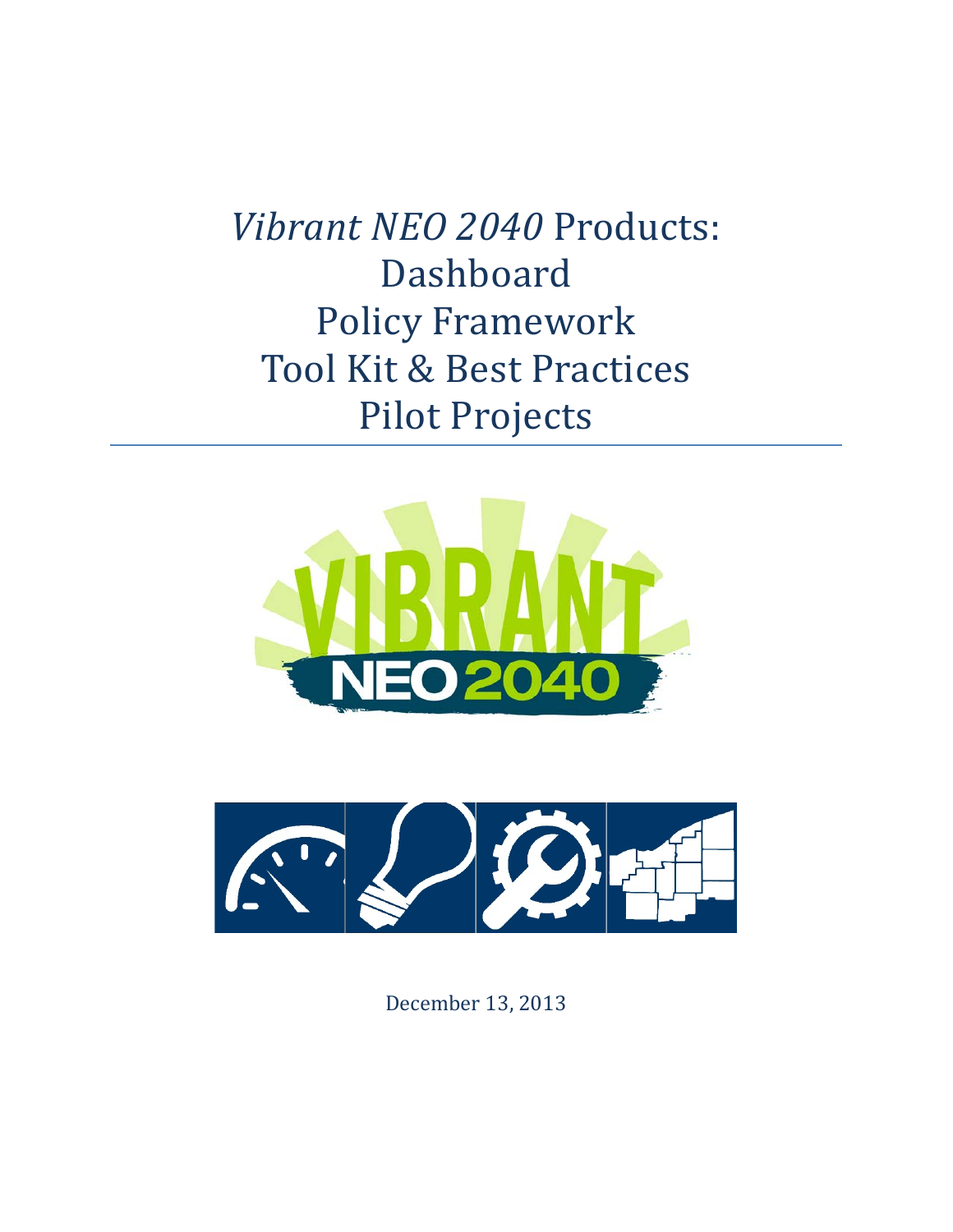# Table of Contents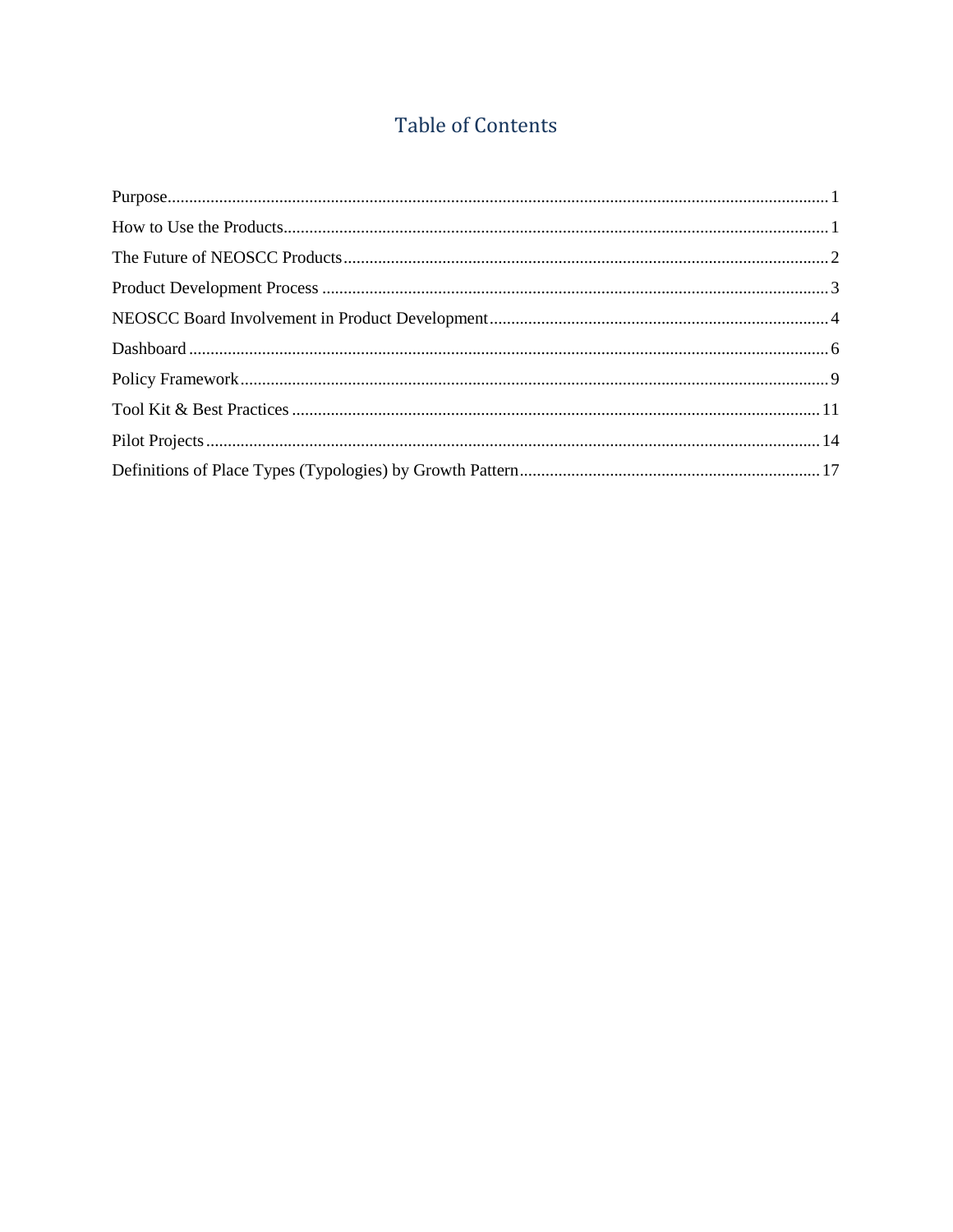## <span id="page-2-0"></span>**Purpose**

The Northeast Ohio Sustainable Communities Consortium (NEOSCC) designed and developed action products to complement the *Vibrant NEO 2040: Vision & Framework for Our Future* and enable the public, agencies, and Northeast Ohio communities to inform, prioritize, align, and coordinate actions to advance sustainability in their areas of impact and interest. NEOSCC products and programs were designed to:

- Develop and lead the case for sustainable change through the Consortium's planning, issue and policy research, prioritized issues and metrics, and communication and engagement platform;
- Model coordinated decision-making, integrated regional data monitoring, and resource allocation through the Consortium's regular cycle of meetings and shared database management;
- Share sustainable values, principles, practices, and policies through a robust state of the art engagement platform and Vibrant NEO Dashboard; and
- Enable communities throughout the Northeast Ohio region to design and carry out their own sustainability projects through a tool kit, best practices, model policies, and pilot projects.

The products were developed because the NEOSCC Board understands that a vision alone is not enough to effect change. The products are intended to encourage, equip, and support Northeast Ohioans to learn, share, create, and act together to create a more vibrant future. Additionally, it is hoped that the *Vibrant NEO 2040* Vision and products will inspire and guide decision-making at the Metropolitan Planning Organizations (MPOs), Councils of Governments (COGs), and local level to ensure that land use, transportation, and environmental considerations are simultaneously addressed by their planning processes.

## <span id="page-2-1"></span>**How to Use the Products**

The products are intended to promote local action to take more of the "next steps" needed to implement the *Vibrant NEO 2040* Vision. They focus on local examples to enable knowledge sharing and replication. Out-of-region examples are also included to highlight best practices or different approaches being utilized outside of Northeast Ohio.

### **Organizational Structure**

The products are aligned with the final *Vibrant NEO 2040* Vision recommendations and/or initiatives as an organizational structure. The Dashboard and Policy Framework products are higher-level and organized by the vision's nine recommendations. The Tool Kit & Best Practices and Pilot Projects are aligned by the 41 initiatives nested under the recommendations. Therefore, the content of the products is directly related back to the overall vision so that users can reference the element that can be impacted with a particular tool or action. Further, the vision's recommendations section also includes relevant product examples as in-text references.

For the Tool Kit & Best Practices and Pilots products an additional organizational or sorting structure is used beyond references to the vision recommendations or topical areas. Six "place types" or "typologies"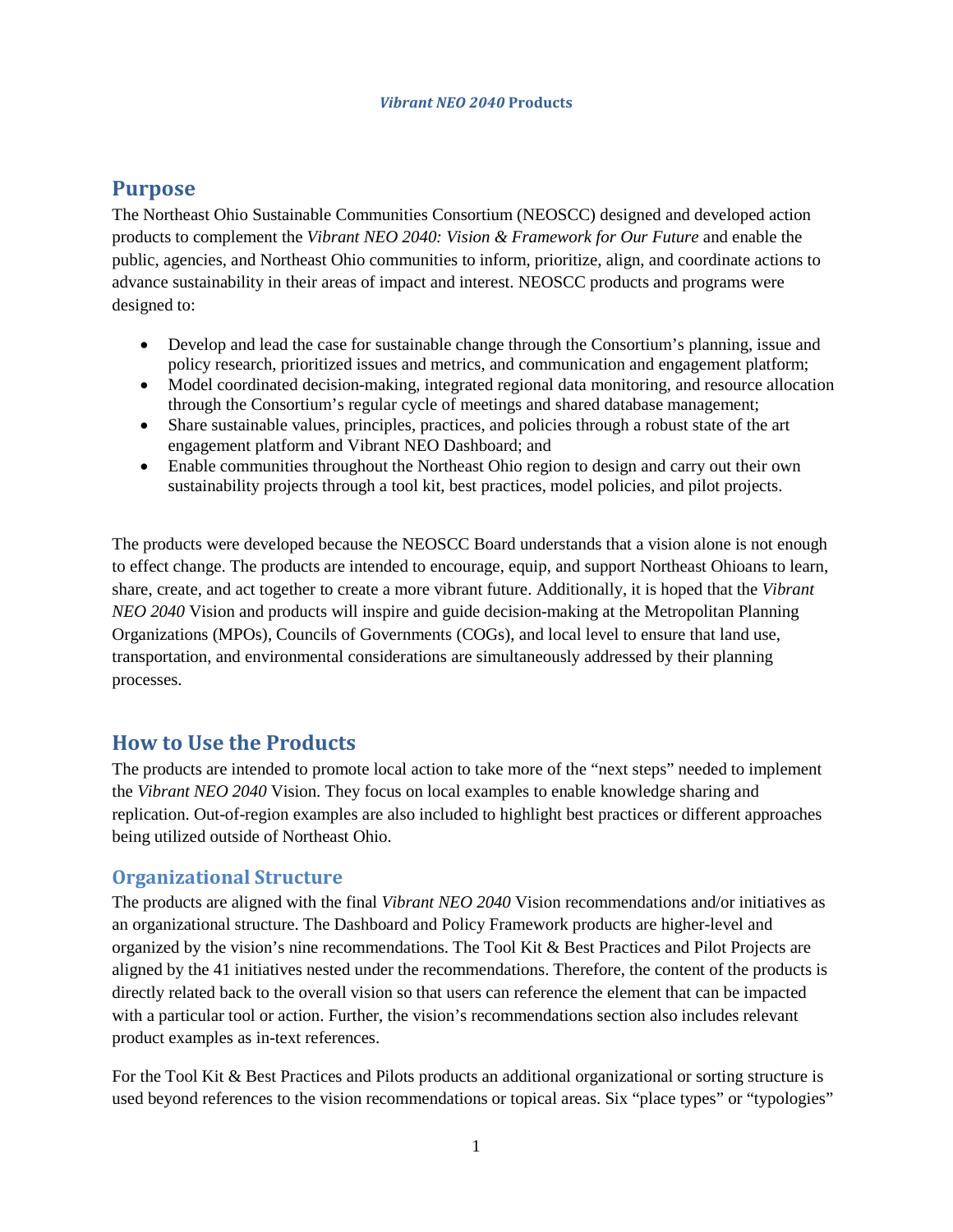based on historical growth patterns and the time period of primary development were developed through the work of the Quality Connected Places Workstream during the first phase of NEOSCC's work. These place types are: Legacy City, 1st Ring Suburb, 2nd Ring Suburb, Outer Ring Suburb, Established City or Town, and Rural Township (see the end of this document for definitions of each). Place types can be used as a sorting mechanism to produce a "menu" of tools, best practices and pilots most relevant to a particular place. The intention is for communities to self-select their relevant type based on definitions or local knowledge.

### **Dashboard**

- Contains 7 "buckets" of indicators
	- o 3 key "vision" indicator buckets based on vision themes
	- o 4 broader "context" indicator buckets also important to the Working Group and public, but not directly tied to vision
- 54 total indicators
- Audience
	- o Currently, the NEOSCC Board. Serves as an example of format and content for indicators and measures for a Dashboard to be scoped and built
	- o If built, the general public, stakeholders, elected officials, NEOSCC Board

#### **Policy Framework**

- Contains 40 policy recommendations
- Can be used as starting point for NEOSCC 2.0 advocacy work o Includes "Top Ten" policy areas for future work
- Audience is the NEOSCC Board, stakeholders, elected officials

#### **Tool Kit & Best Practices**

- Contains 150+ tools & best practices
- Definitions and selection criteria developed
- Audience is all users, but mainly local practitioners, elected officials, citizens, nonprofits, etc.

### **Pilot Projects**

- Contains  $275+$  existing pilots &  $30+$  proposed pilots
- Framework, selection and evaluation criteria developed
- Includes potential funding sources by topic/grant opportunity
- <span id="page-3-0"></span>• Audience is all users, but mainly local practitioners, elected officials, citizens, nonprofits, etc.

## **The Future of NEOSCC Products**

The NEOSCC Board and staff recognizes that the development and continuation of the NEOSCC products is dynamic and long term and that not all work on these products would be completed during the life of the three-year US Department of Housing and Urban Development (HUD) grant. For the products to be relevant and successful in advancing the *Vibrant NEO 2040* Vision, they needed to be developed with information and feedback gathered as part of the scenario planning process. The dual-track development of the vision and the products meant that some would be framed, but not fully built at the end of the grant. The Dashboard and Pilots products, especially, have had longer timeframes and will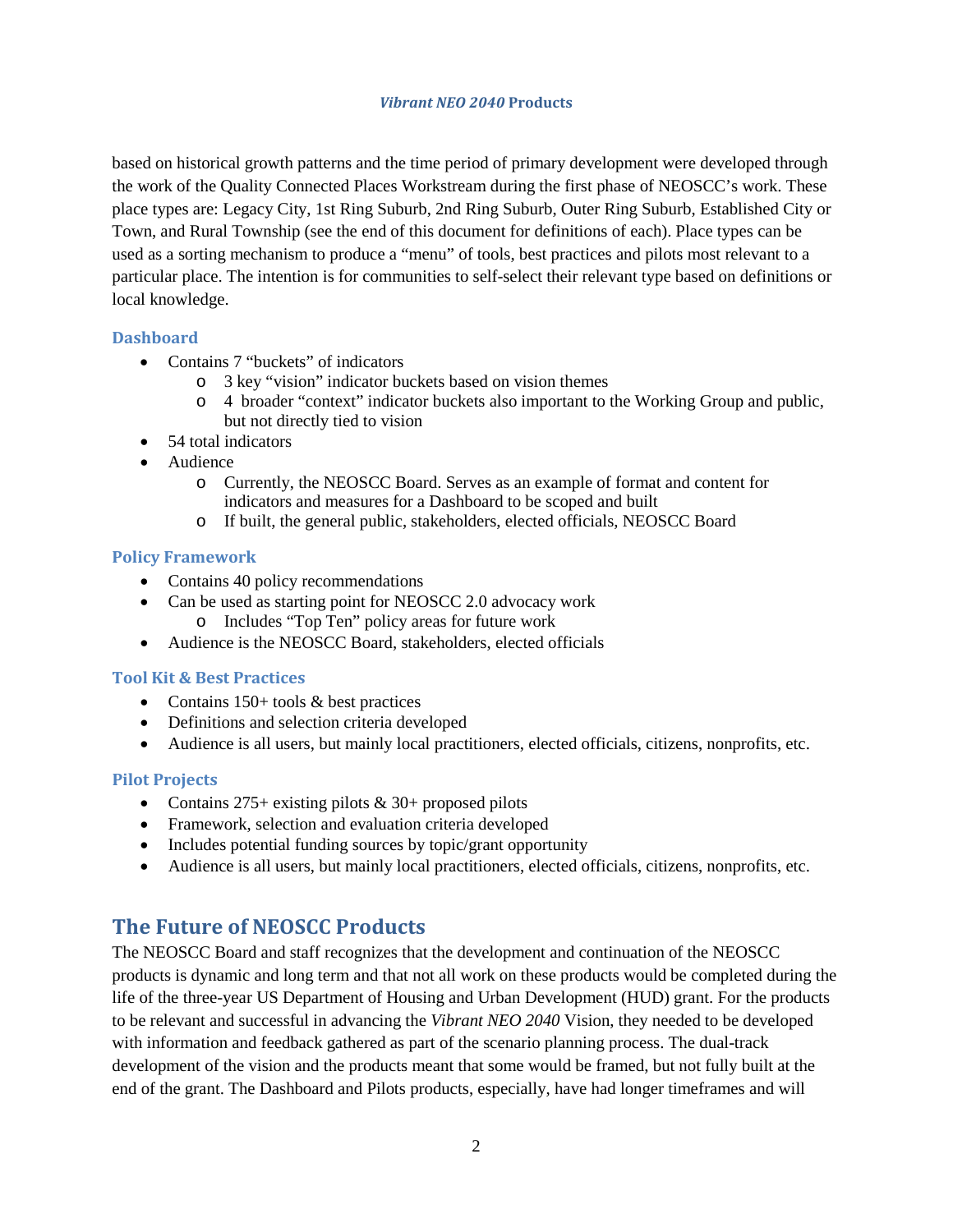require dedicated funding after the HUD grant expires if they are to become fully operational. Furthermore, for the products to have impact and utility into the future, they need to be maintained and updated.

The NEOSCC Futures Committee and its consultant, Strategy Design Partners, addressed tasks that will require attention after the HUD grant has expired. In September 2013, they presented to the Board a framework for Board composition, staffing and areas of focus (Assist – technical, tools, and data; Assemble and engage; and Advocate for change). The Committee anticipated that the Dashboard, Tool Kit, and Pilots would most likely fit within the "Assist" area of focus and that the Policy product would fit within the "Advocate" area of focus. Further work on the organization's long term future will be addressed by the Consortium's Executive Committee and Board of Directors.

## <span id="page-4-0"></span>**Product Development Process**

A set of implementation tools and products were included in the application submittal to HUD for the Sustainable Communities Regional Planning Grant program in August 2010 as part of a proposal to develop a vision for regional sustainability for the future of Northeast Ohio. Though development of implementation products was not a requirement of HUD for "Category 1" regional planning grants, and was more indicative of a "Category 2" Challenge Grant project, the application consortium that came together to submit the proposal and subsequently established the NEOSCC organization determined that defining the organization's "product lines" during the planning process was critical to ensuring that the *Vibrant NEO* 2040 vision did not "sit the shelf" but instead guided action immediately upon its completion.

The first phase of the *Vibrant NEO 2040* process included development of the Conditions & Trends Platform, which provided a scan of the region's current issues and opportunities. This platform was built from the findings of five topical Workstreams (housing & communities, environment, economic development, connections (transportation), and quality connected places) that were composed of regional subject matter experts. Public and stakeholder feedback about the future of the region was also gathered through county-level briefings, two statistical surveys of the public, and Young Leader events during this phase. This was the foundation for the early product development work and provides topical context.

To lead work during its second phase, the Consortium adopted an Updated Scope of Work in August 2012. This marked the first time the scope had been modified since the Work Plan was approved by the HUD in April 2011, and occurred after a foundational reorganization process that involved leadership from the NEOSCC Executive Committee to hone the Consortium's mission, vision, and purpose. As part of that process, the Dashboard, Policy Recommendations, Tool Kit & Best Practices, and Pilot Projects were explicitly identified and affirmed as being necessary complements to the regional visioning process being undertaken as part of the Sustainable Communities Regional Planning Grant, and that development of these products should be elevated in prominence in the work of the Consortium.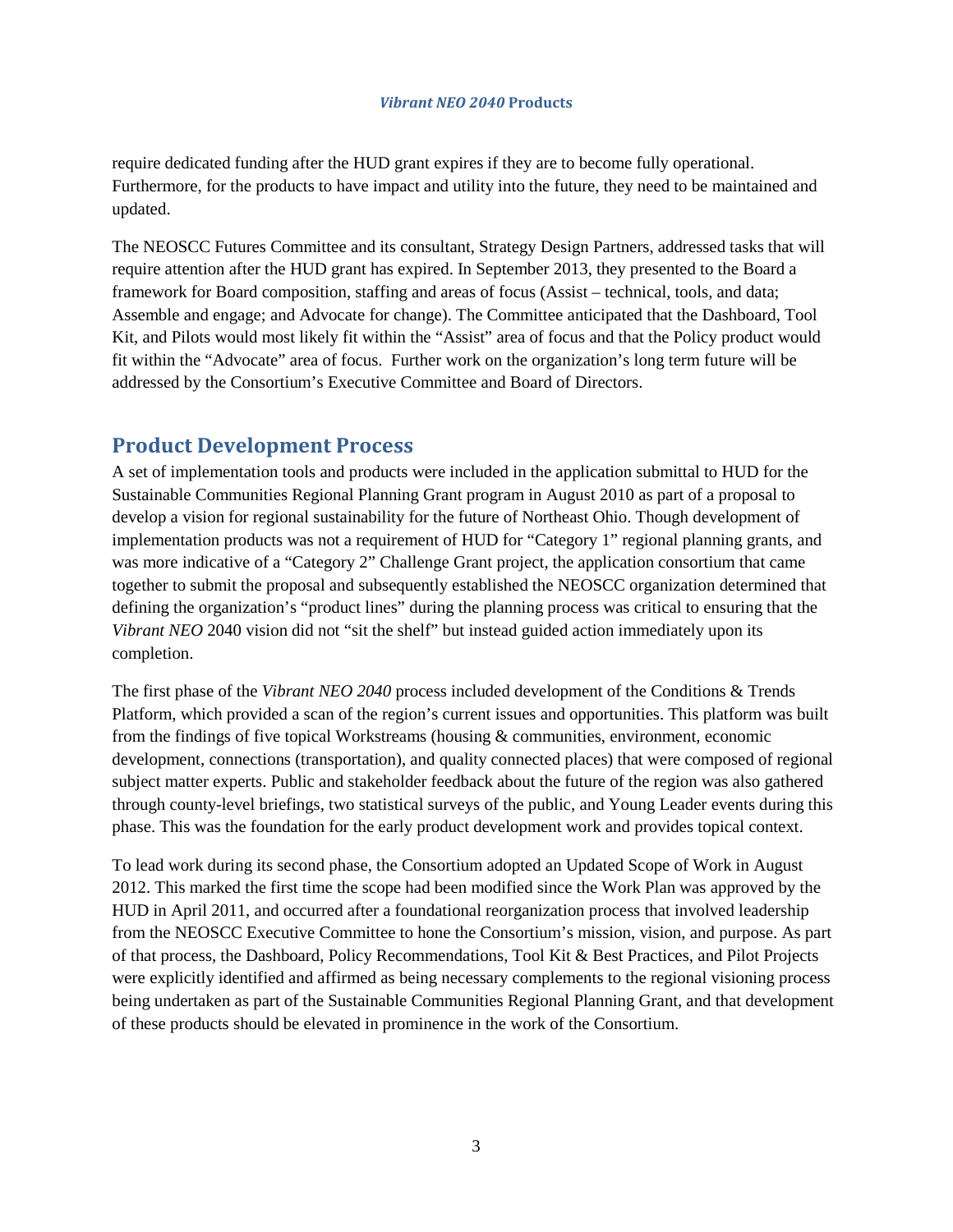### **Staffing Realignment**

In order to undertake the development of products the Program Management Office (PMO) realigned the work of its staff beginning in October 2012. The three existing Project Managers who had led the efforts of the Workstreams were tasked to lead work on the Dashboard, Policies, and Tool Kit & Best Practices, respectively. A fourth staff person was tasked to lead the Pilots initiative between May and August 2013. Each contributed approximately 50% of his or her time on product development, while spending the remainder on other required elements of the regional planning process. Additional staff and interns also assisted with product development. The PMO carried out extensive regional and national searches of best and promising practices in their subject area, identified individuals willing to serve on a Product Working Group, and convened and staffed these "communities of practice." In order to manage the additional product work and to assist with operational capacity, the Northeast Ohio Areawide Coordinating Agency (NOACA) offered the services of a full-time loaned executive to work in the PMO.

### **Relationship to Scenario Planning & Visioning**

In December 2012, the NEOSCC Board voted to engage a team of consulting firms led by Sasaki Associates of Watertown, Massachusetts, to conduct the scenario planning and fiscal impact modeling at the center of the regional visioning process. The scenario planning and community engagement process to develop the *Vibrant NEO 2040: Vision & Framework for Our Future* that the Sasaki Team undertook was structured around the Scope of Work Update. Information on the preferences and priorities of stakeholders and the public regarding the future of Northeast Ohio was gathered through a variety of engagement techniques, including workshops, open houses, meetings, the ImagineMyNEO online tool, surveys, the Vibrant NEO website, caucuses, and one-on-one interactions.

The various Working Groups integrated information on preferences and priorities gathered through the scenario planning and visioning process into the products as they were being developed. By closely coordinating their work with the Sasaki-led consultant team, the PMO assured that the products were integrated with the scenario planning effort. This close coordination between the vision and the products ensured that this work was well-grounded in the needs and realities of Northeast Ohio. It has also enabled NEOSCC to identify implementation activities suitable for Consortium members to take on or for followon federal or other grant requests. Additionally, the products are aligned with the final *Vibrant NEO 2040* Vision themes, recommendations, and/or initiatives as part of their organizational structure.

## <span id="page-5-0"></span>**NEOSCC Board Involvement in Product Development**

### **Working Groups**

All NEOSCC Board and Workstream members were extended an invitation to join one of more Product Working Groups. Many did, providing direct input and engagement for development of these elements. The Consortium believes that such participation in the development of its products will encourage the working group participants to continue these efforts and initiatives into the future, whether through a subsequent iteration of NEOSCC or through the work of members' own organizations, and will contribute significantly to implementation of the *Vibrant NEO 2040* Vision.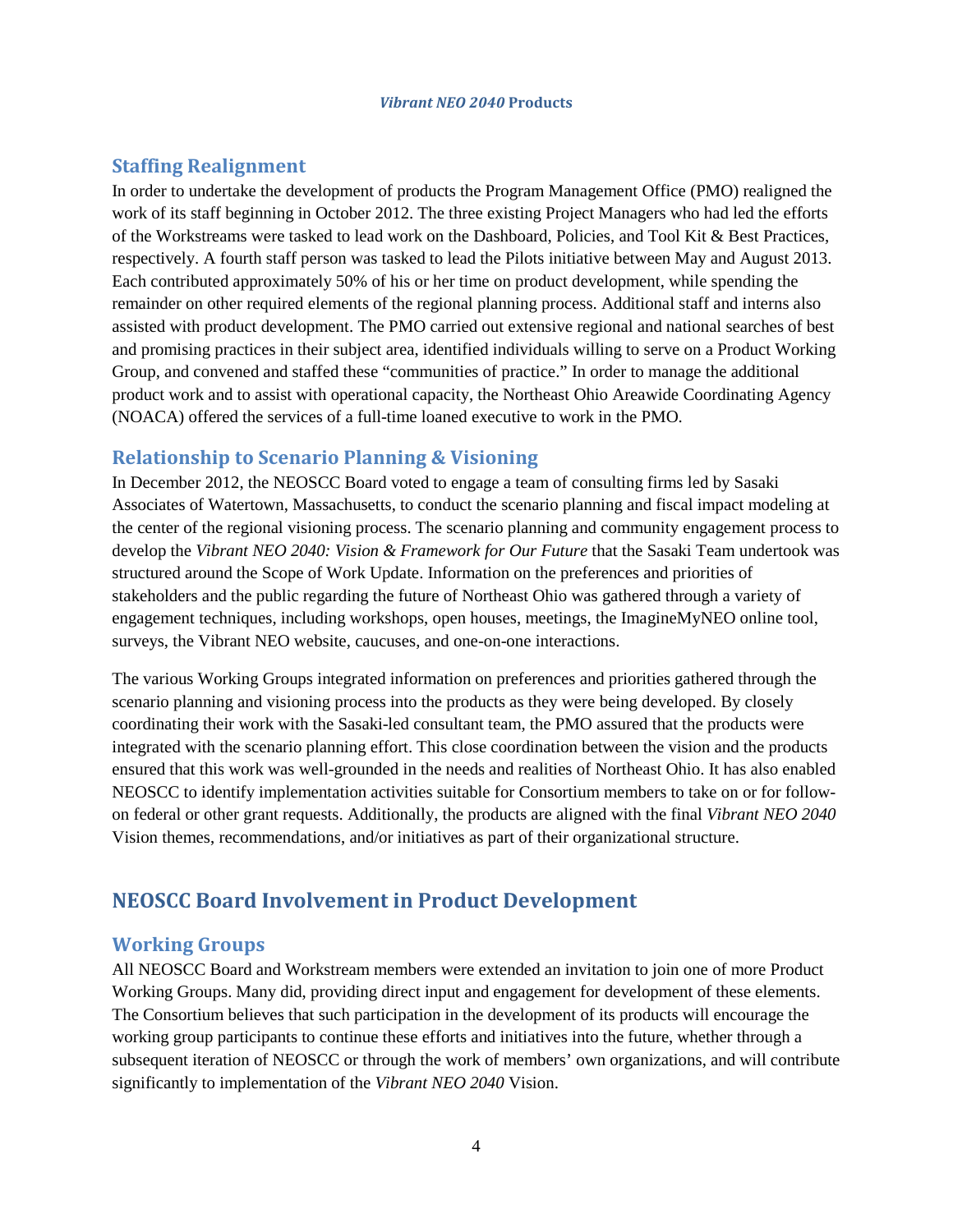### **"What is Working? What is Needed?" Call for Projects**

Beginning in April 2013, the "What is Working? What is Needed?" Call for known or needed projects, policies, and tools was launched as an online form on the NEOSCC website. Hard copies of the Call were also passed out the April/May Trend Scenario Workshops in order to expand the network of contributors. Additionally, a link to the form was publicized and emailed to NEOSCC Board members and Working Group members who were encouraged to share the Call with members of their networks. Results from this Call for Projects were incorporated into the various products, but most notably in the Tool Kit & Best Practices.

### **Board Presentations/Webinars**

The NEOSCC Board was provided with regular updates on the general status of the products, including work completed and meeting schedules. In addition, more detailed presentations of the products, either at Board meetings or via publicized Webinars, were conducted at various points throughout 2013. The *Vibrant NEO 2040* Vision and the products will be presented to NEOSCC Board in December 2013 and are scheduled for a vote for adoption by Consortium in February 2014.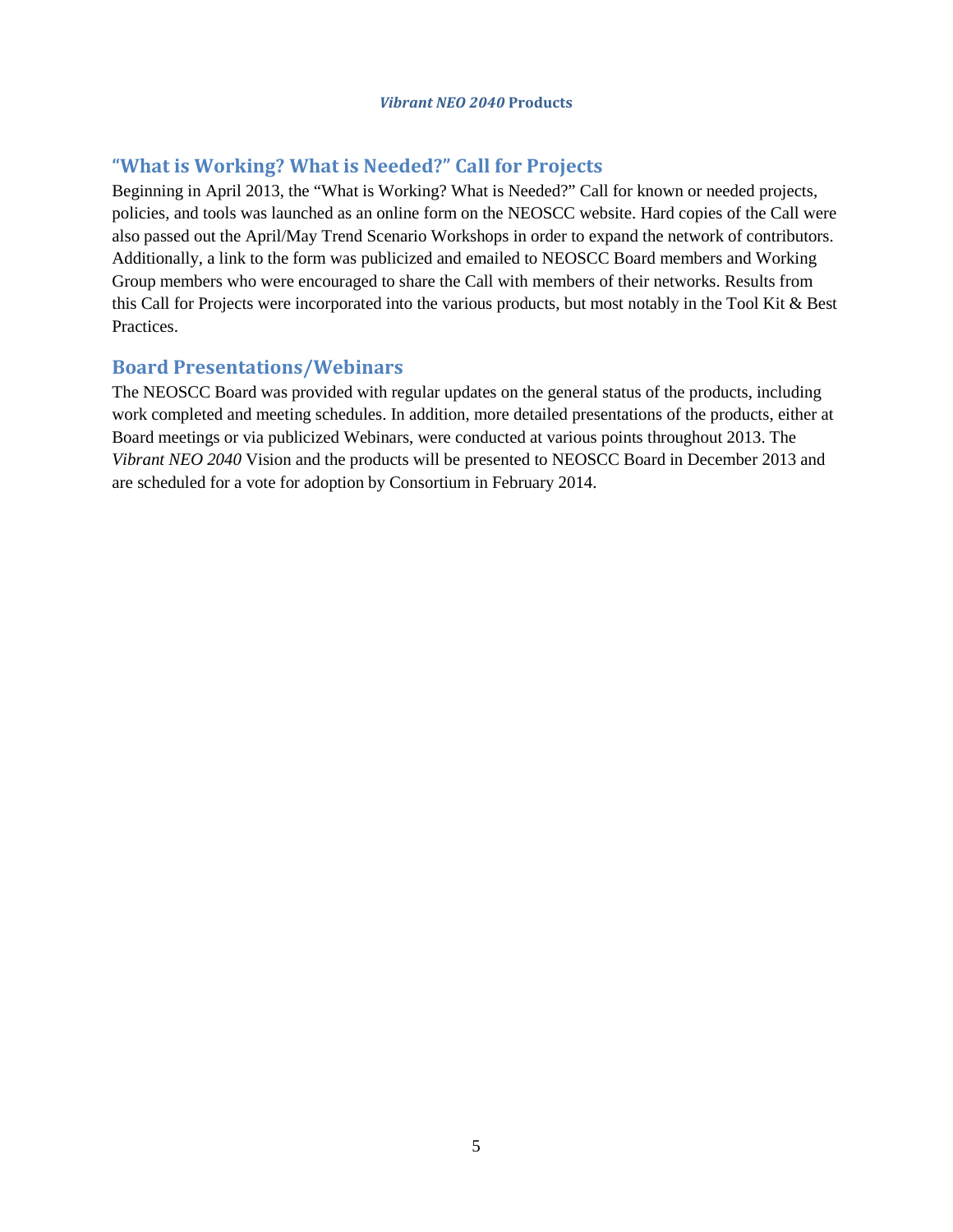## <span id="page-7-0"></span>**Dashboard**

### **Purpose**

The Dashboard is intended to be a visualization tool that broadly communicates a set of indicators and metrics against which progress toward the *Vibrant NEO 2040* Vision can be measured. Every indicator must be sensitive enough to reflect change over a fairly short time period, be on a scale or in a context that make sense to stakeholders and the public, and able to catalyze and measure change in policy or practice.

### **Scope of Work Update Dashboard Description (August 2012)**

*The Vibrant NEO Dashboard is the quick reference guide that will keep the region moving in the right direction. The dashboard will include the highest impact issue areas, prioritized by the public and Consortium members, in land use, housing, health, transportation, economic development and environmental protection. The dashboard will include Northeast Ohio "bright spots" where specific actions have successfully addressed the issue area, and promising practices from anywhere in the world to emulate. Embedded indicators, developed through the community engagement process and agreed to by the Consortium board, will track our progress, point to areas where we need course correction, and provide proof that we are getting the results we need in order to achieve the vision. The regional planning consultant will assist the PMO with prototyping and developing the dashboard.*

### **Work Accomplished**

The Dashboard Working Group was formed in January 2013. Its first task was to define a preliminary list of indicators based on findings of the Conditions & Trends Platform, regional indicators already in play or planned by other organizations, and the HUD Flagship Sustainability Indicators. This list was iteratively refined by the Project Manager and Working Group with information gathered about the public's priorities for the region's future throughout the scenario planning process. The Sasaki Team also participated in Working Group meetings to ensure that there was two-way communication about which indicators were meaningful and would resonate with the public and stakeholders.

The Dashboard Working Group held its final meeting on December 3, 2013 to review modifications made to the prior draft from July. The final draft Dashboard prototype incorporated the recommendations, initiatives, and indicators of the *Vibrant NEO 2040* Vision. The final draft Dashboard framework also includes examples of the relevant policies, best practices, and pilots that could create movement on each indicator.

### **Working Group Members**

- John Begala, The Center for Community Solutions
- Lavea Brachman, Greater Ohio Policy Center
- Jake Brand, Ashtabula County, Community Services and Planning
- Emily Campbell, The Center for Community Solutions
- Mary-Scott Cebul, Fund for Our Economic Future
- Ron Chordas, Youngstown State University, Public Services Institute
- Fred Collier, Cleveland Planning Commission
- Claudia Coulton, Case Western Reserve University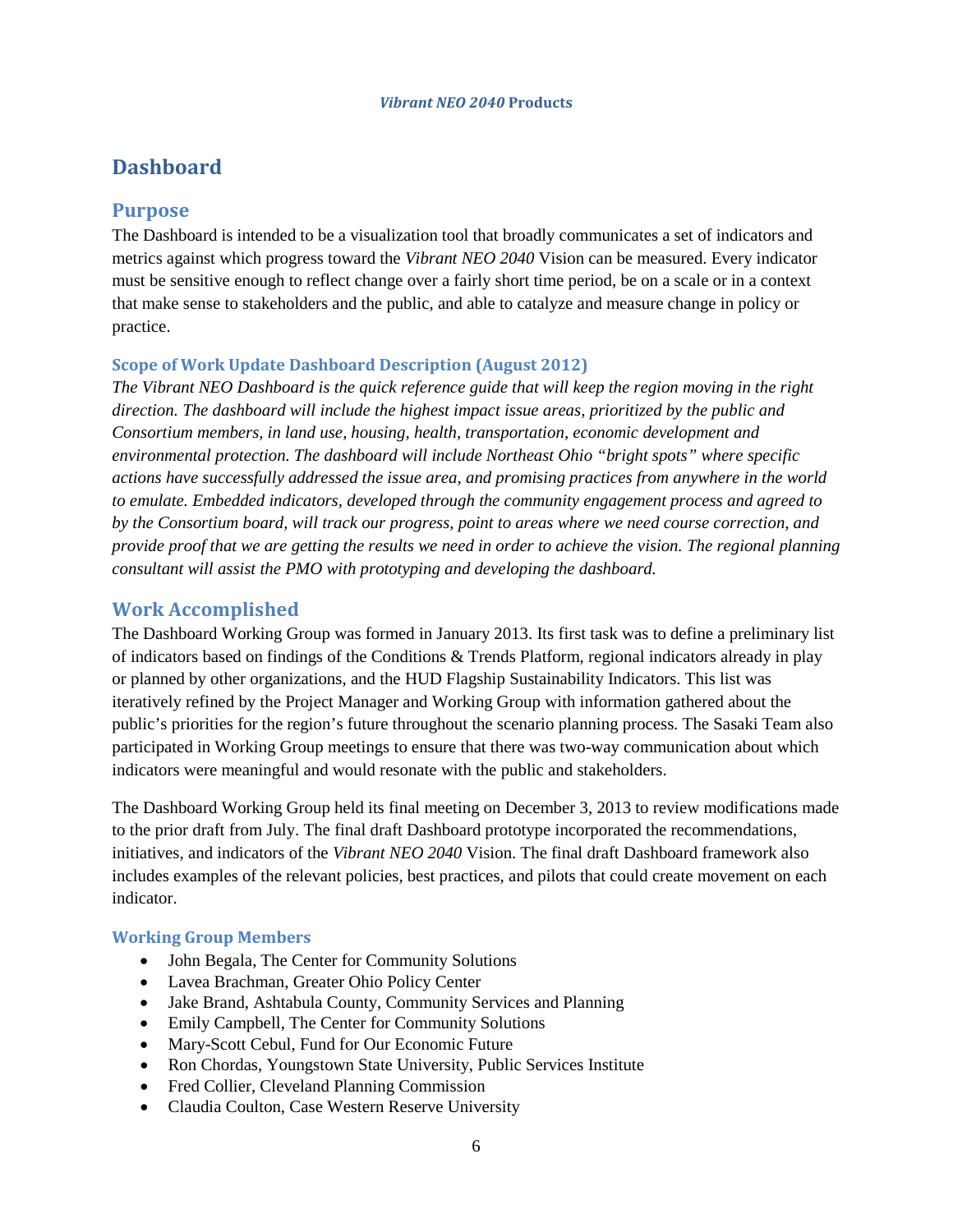- Shara Davis, Lorain County Community College
- Ekaterina Dubovikova, Case Western Reserve University
- Emily Garr Pacetti, Fund for Our Economic Future
- Alison Goebel, Greater Ohio Policy Center
- Brian Gwin, Ohio Agricultural Research & Development Center
- Joe Hadley, Northeast Ohio Four County Regional Planning and Development Organization
- Casey Hoy, Ohio Agricultural Research & Development Center
- Jenita McGowan, City of Cleveland
- Stuart Mendel, Cleveland State University
- John Mitterholzer, The Gund Foundation
- John Petersen, Oberlin College
- Elaine Price, Cuyahoga County Planning Commission
- Rory Robinson, National Park Service
- Mark Salling, Cleveland State University
- Amy Sheon, Case Western Reserve University, School of Medicine
- Bryan Stubbs, Oberlin College/The Oberlin Project (formerly)
- Brad Whitehead, Fund for Our Economic Future

#### **Working Group Meetings**

- February 28, 2013, 2-4pm, GAR Foundation, Akron
- June 25, 2013, 2-4pm, GAR Foundation, Akron
- September 27, 2013, 10am-12pm, GAR Foundation, Akron
- December 3, 2013, 10am-12pm, GAR Foundation, Akron

### **NEOSCC Board Presentations/Webinars**

- October 23, 2012
- March 26, 2013
- June 27, 2013 (HUD Flagship Sustainability Indicators Report); abbreviated presentation
- July 11, 2013, 1-2pm, Webinar (HUD Flagship Sustainability Indicators Report)
- $\bullet$  July 25, 2013, 3-4pm, Webinar
- December 17, 2013 (Joint Products presentation scheduled)

### **Next Steps**

The Dashboard will be presented along with the other products to the NEOSCC Board in December. The Board is scheduled to vote on approval the vision and products, inclusive of the Dashboard, at its February 2014 meeting.

#### **NEOSCC 2.0**

With dedicated future funding, the Dashboard prototype could be built-out as part of the next phase of NEOSCC, or as a follow-on project of one or more Consortium member organizations. The Dashboard includes indicators, measures, data sources (when available), visuals, and other information, but it is an example or "mock-up" of what could be developed once the Board approves its content.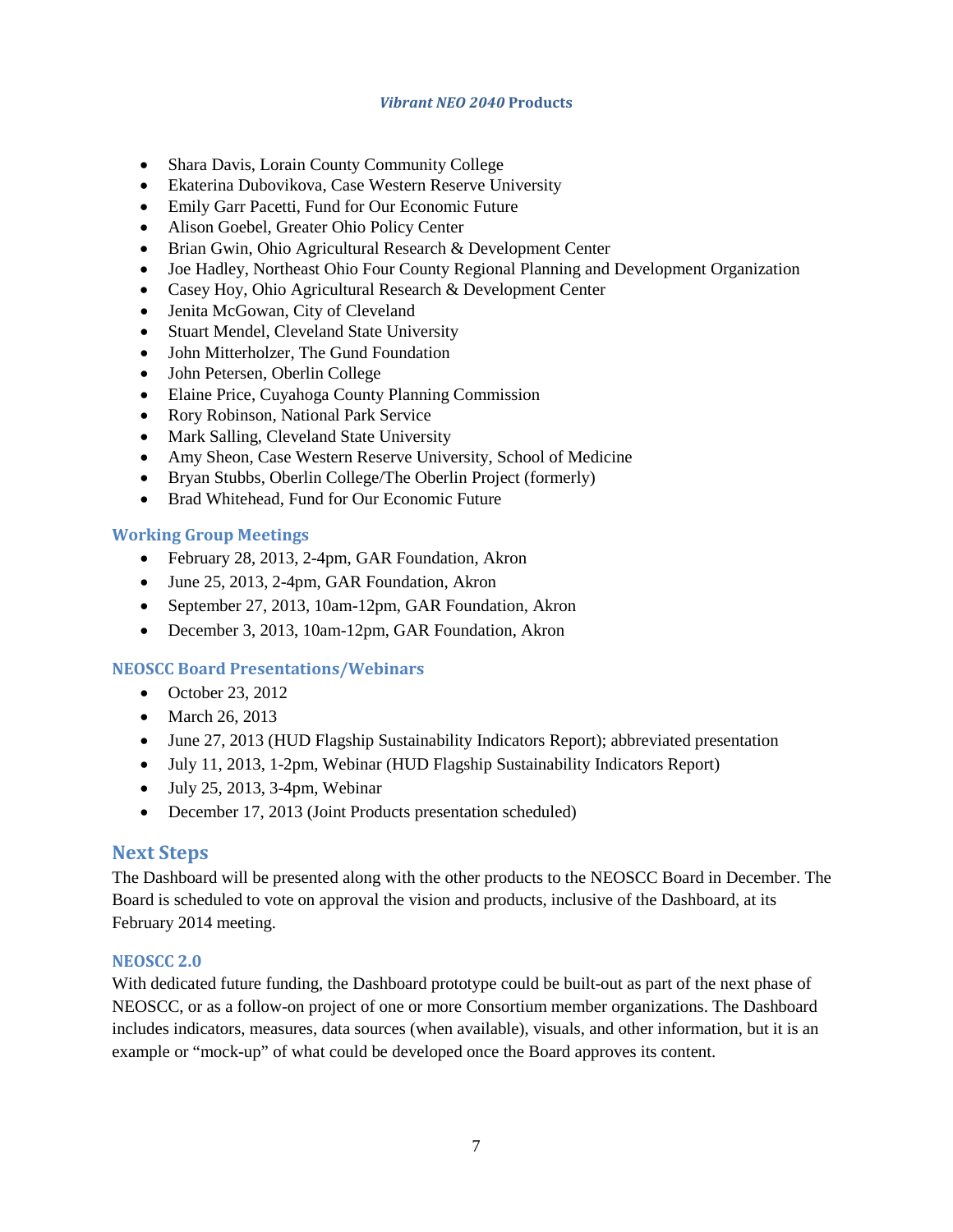In order to build a functioning Dashboard, the Board will need to determine its desired functionality. This decision will impact the cost of developing and maintaining the Dashboard. Costs will be significantly lower, and possibly could be handled as part of in-kind commitments, should the Dashboard be developed as a static report or set of simple graphical web content. If the Dashboard is envisioned as a dynamic and interactive platform, much higher development costs and consultant engagement should be expected, especially if primary data must be developed or if updates are desired on a more than annual basis. In general, the Dashboard prototype relies mainly on data that is publicly accessible and readily available on a regular basis. Next steps would include:

- Board determines desired functionality, data sources, and update frequency
- Board determines a communication strategy to support Dashboard development and rollout
- Determine budget based on functionality, communication strategy, and funding sources
- Develop scope, inclusive of data maintenance, and RFQ/RFP and publicize (if not handled by Consortium in-kind)
- Hold selection process
- Contract with consultants to lead or assist with developing the Northeast Ohio Regional Dashboard, or develop as part of Consortium in-kind

### **Dashboard Documents/Deliverables**

- Northeast Ohio Regional Dashboard: Indicators, Measures and Visuals with Example Policies, Practices and Pilots (December 2013)
- HUD Flagship Sustainability Indicators Report: Northeast Ohio (July 2013)

The HUD Flagship Sustainability Indicators report is included as a companion effort to the Dashboard as those indicators were considered as part of the development of the Northeast Ohio Regional Dashboard. This was an optional report HUD requested of 2010 Sustainable Communities Initiative grantees and a requirement for 2011 grantees.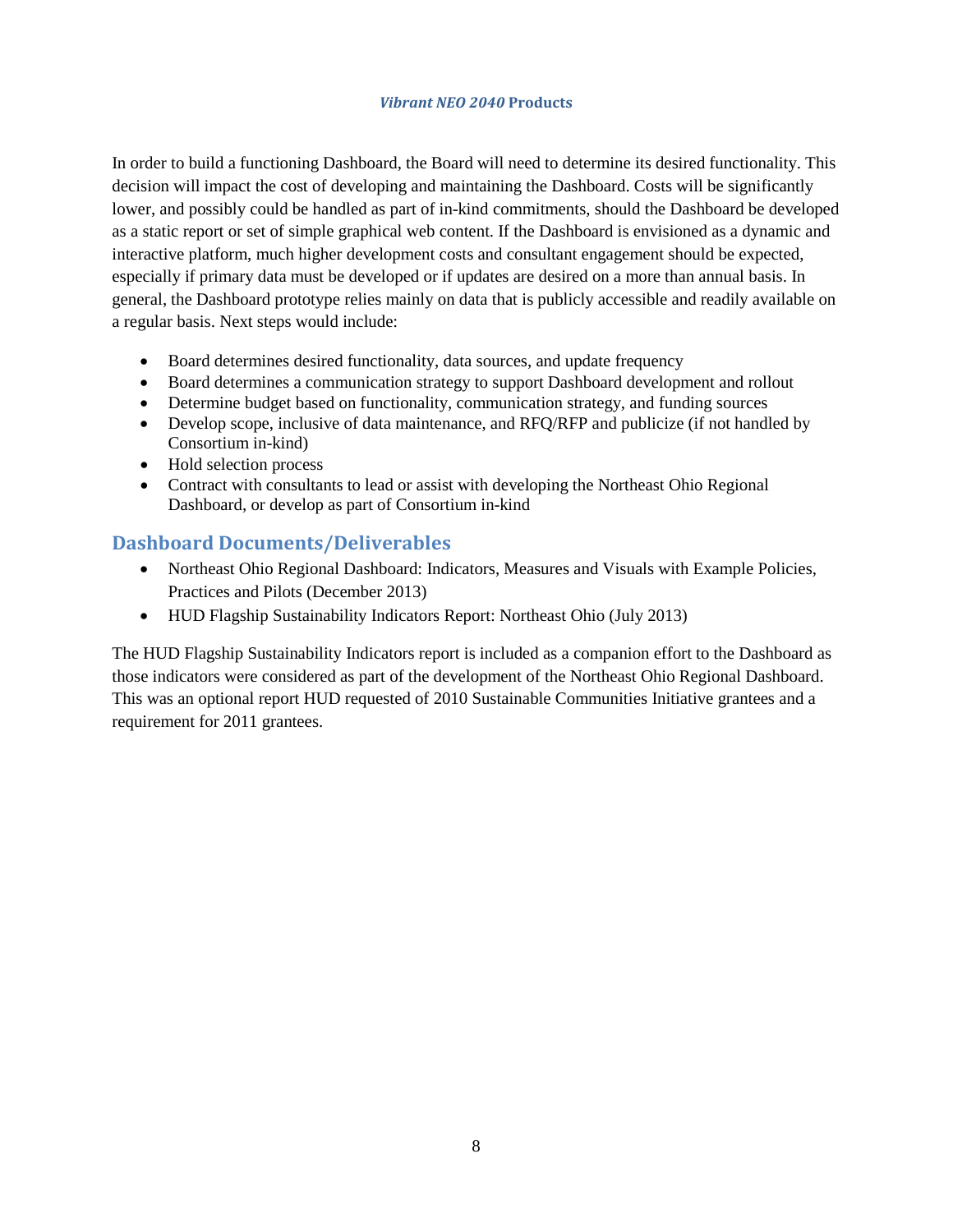## <span id="page-10-0"></span>**Policy Framework**

### **Purpose**

The Policy Framework is intended to be a tool for analyzing the effects existing policies have on the region and what may be needed to create desired change. It provides elected officials and other decisionmakers with direction and support related to policy changes and/or strengthening measures needed to achieve the *Vibrant NEO 2040* Vision.

### **Scope of Work Update Description (August 2012)**

*The consultant will assist the Product Team and Enabling Process Teams, led by the PMO, in developing model policies and "white papers" identified in the adopted Vibrant NEO Core Tools, Policies & Pilots list. Core policies and supportive actions will be compiled in the Framework for Our Future. Additionally, the consultant will assist the PMO with developing a strategy for continued collaboration of the Consortium beyond the original grant term, including the preferred roles and size of NEOSCC and PMO, areas of focus and responsibility, and funding.*

### **Work Accomplished**

The Policy Working Group was formed in January 2013. Its first task was to develop a structure for presenting the findings of the Workstreams, as coalesced in the Conditions & Trends Platform, the Regional Analysis of Impediments to Fair Housing Choice/Fair Housing and Equity Assessment, and the HUD Flagship Sustainability Indicators Report for Northeast Ohio, so they could be translated into policy issue areas, noting where strengthening or changes are needed in order to create movement favorable to improving sustainability and quality of life in the region. The framework that was developed links the efforts of the Workstreams and the input of the Working Group on policy barriers or opportunities directly to the recommendations of the regional vision. This vision has been developed with information gathered about the public's priorities for the region's future that was gathered by various means throughout the scenario planning process. It also ties back to the other NEOSCC products through imbedded examples of best practices, tools, and pilots.

While the *Vibrant NEO 2040* Vision recommendations address in broad terms the core policies and actions needed to move toward a more sustainable future, but the Policy Framework provides a greater level of detail on the advancement of specific initiatives and is intended to be used as a guide for future policy-related work of Consortium member entities and to direct advocacy efforts of NEOSCC 2.0.

The Policy Working Group held its final meeting on December 3, 2013 to review modifications made to the prior draft from October. The final Policy Framework incorporates the recommendations and initiatives of the *Vibrant NEO 2040* Vision.

### **Working Group Members**

- Greg Brown, Policy Bridge
- David Beach, GreenCityBlueLake Institute, Cleveland Museum of Natural History
- Mike Challender, Lorain County Growth Partnership
- Maribeth Feke, Greater Cleveland Regional Transit Authority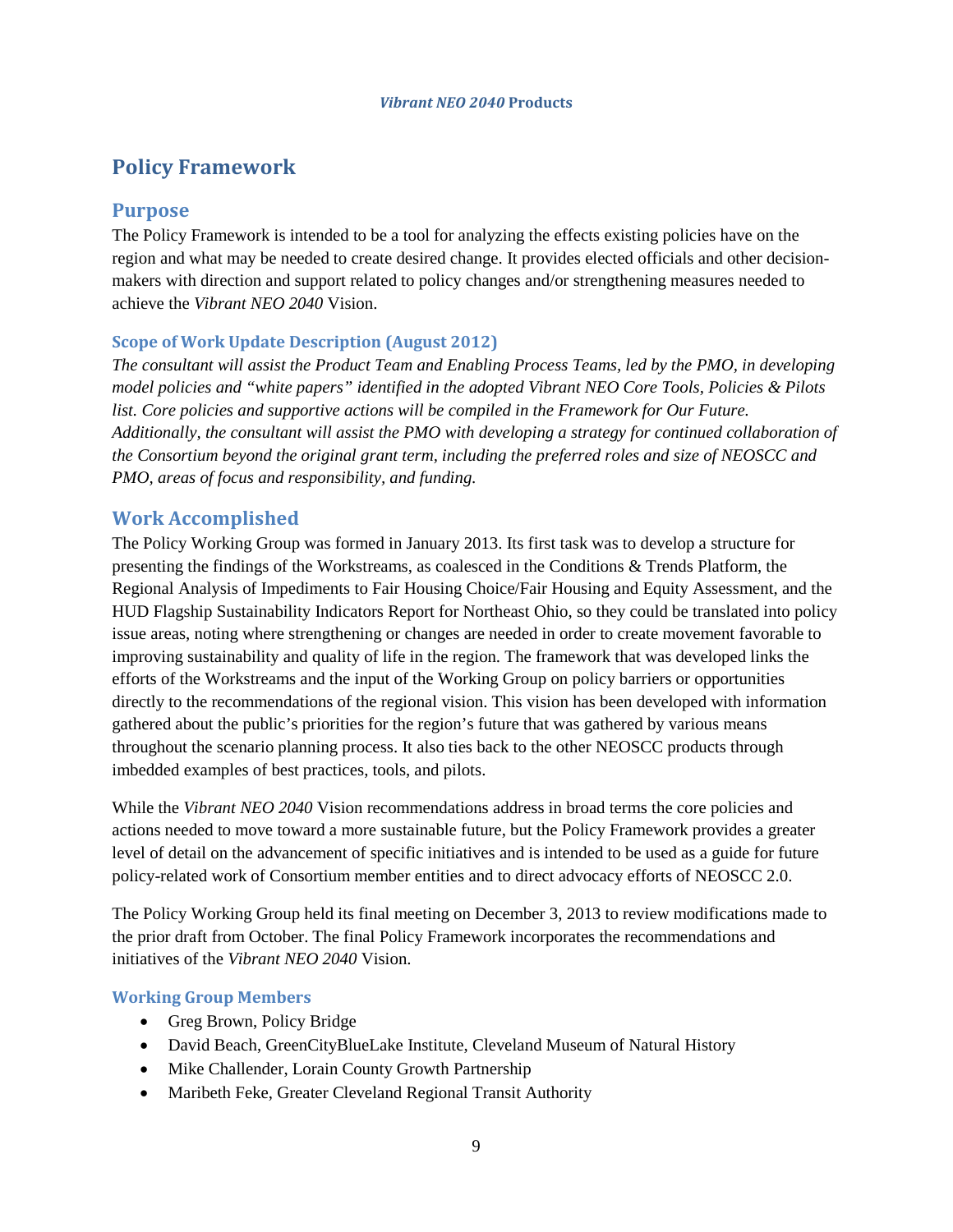- Alison Goebel, Greater Ohio Policy Center
- Sarah Lown, Western Reserve Port Authority
- Mike Lyons, Regional Prosperity Initiative
- Dan Mamula, Youngstown State University, Center for Urban and Regional Studies
- Rachel McCartney, Eastgate Council of Governments
- Gene Nixon, Summit County Public Health
- Amanda Woodrum, Policy Matters

### **Working Group Meetings**

- February 21, 2013, 11am-12:30pm, AMATS, Akron
- June 27, 2013, 10am-12pm, Akron Urban League, Akron
- August 9, 2013, 10-11am, NOACA, Cleveland
- December 3, 2013, 1-3pm, AMATS, Akron

### **Board Meetings/Webinars**

- September 9, 2013, 10-11am, Webinar
- December 17, 2013 (Joint Products presentation scheduled)

### **Next Steps**

The Policy Framework will be presented along with the other products to the NEOSCC Board in December, and the Board is scheduled to vote on approval of the vision and products, inclusive of the Policy Framework, at its February 2014 meeting. Detailed "white papers" were not completed during this phase of work, though they were outlined in the Scope of Work Update. The schedule for developing the vision and its component engagement efforts necessitated that this element move to a future phase once the recommendations and initiatives were finalized. Once the vision and products are released in December, work could potentially begin on development of these policy analyses, either through in-kind work of Consortium members or through contract.

As mentioned at the beginning of this document, the NEOSCC Futures Committee, with the assistance of its consultant, addressed the second portion of the Scope of Work Outline tasks relating to assisting the Consortium to develop a path forward beyond the end of the HUD grant period. This process is ongoing. The work in the policy area is highly dependent on the future role of NEOSCC, and would fit well under the organizational role of "Advocate" that was identified by the Futures Committee.

### **NEOSCC 2.0**

With dedicated future funding, Consortium members or consultants could start work on policy "white papers" that further develop the *Vibrant NEO 2040* Policy Framework. Protocols for maintaining and improving the Policy Framework and follow-on materials will also need to be established during the post-HUD grant period.

### **Policy Framework Documents/Deliverables**

• *Vibrant NEO 2040* Vision Policy Framework (December 2013)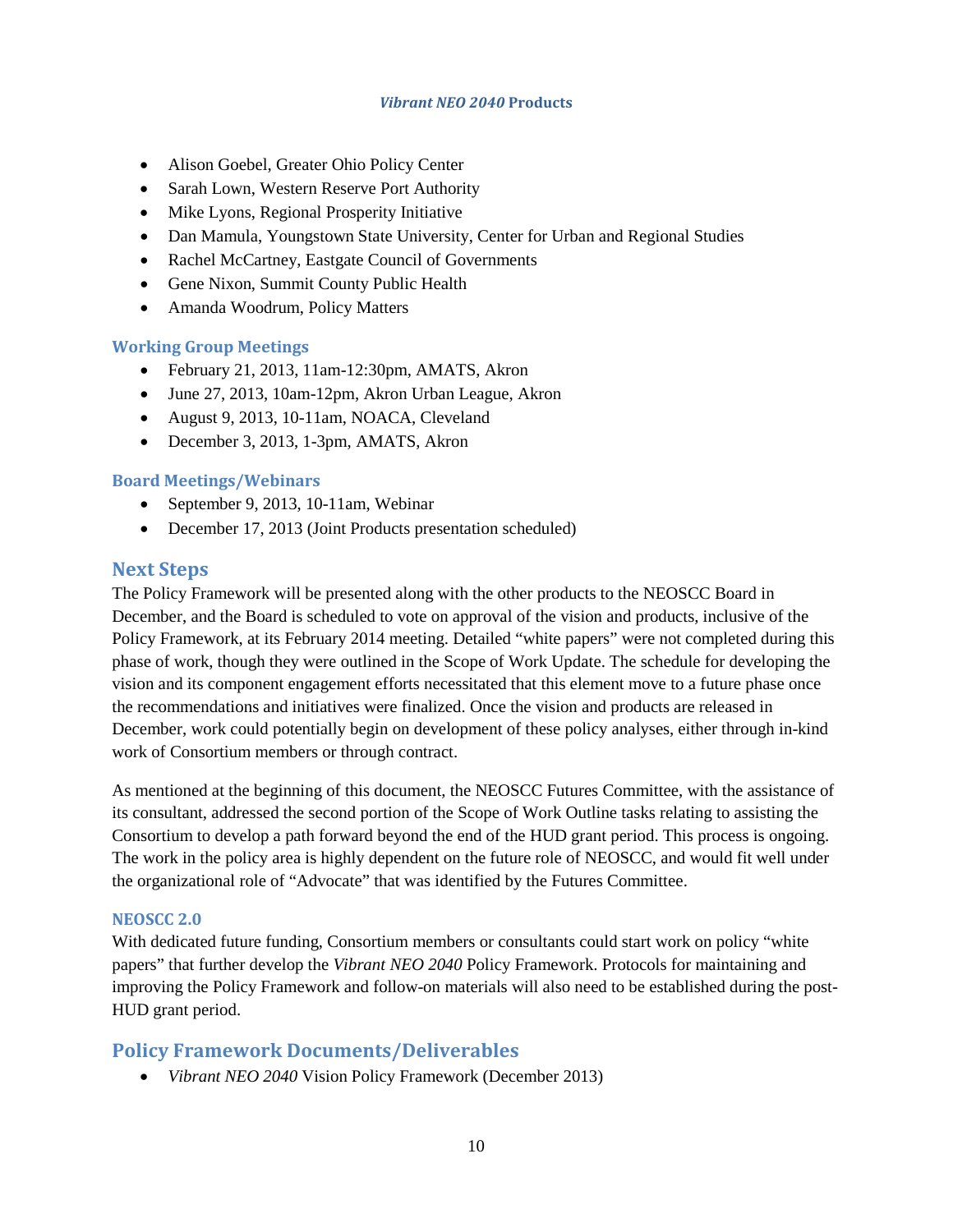## <span id="page-12-0"></span>**Tool Kit & Best Practices**

### **Purpose**

The intent of the Tool Kit & Best Practices is to provide the tools and examples of how governments, nonprofits, businesses, and citizens are addressing issues of sustainability affecting the region, in order to educate and empower others to build on these efforts to move closer to realizing the vision developed through *Vibrant NEO 2040*. The Tool Kit provides stakeholders with resources through products like mapping, new methods for communications and engagement, and best practices that have been developed to address issues that were articulated in the Conditions & Trends Platform or highlighted through the scenario planning process. Where local examples were not possible, state or national examples were added.

### **Scope of Work Update Description (August 2012)**

*The regional planning consultant will assist the product team, led by the PMO, in developing the tools and practices identified in the adopted Vibrant NEO Core Tools, Policies & Pilots list. Tools already identified include a Regional Analysis of Impediments to Fair Housing Choice and "typologies" of what constitutes the look and composition of current and future land uses and conditions. Additionally, two key planning tools, the first-ever 12-county regional general land use and zoning maps, were developed during the first phase of the project. These parcel-based maps were developed by a group of 13 organizations, including GIS staff of the region's five MPOs and COGs and the Cuyahoga County Planning Commission. They are scalable and updatable and can be used both to guide the creation of the Regional Vision and as a tool for local and county government interested in better managing its land use decision-making. The Vibrant NEO Communications and Engagement Framework will also be included in the tool kit.*

### **Work Accomplished**

The Tool Kit & Practices Working Group was formed in March 2013 to refine and add to the preliminary tools and best practices lists developed by PMO staff earlier in the process, gather new tools, develop criteria to match tools for the region, and to organize resources. Results from the "What is Working? What is Needed?" Call for known or needed tools and best practices were reviewed and incorporated into the Working Group output where relevant.

The Working Group focused on local examples for which contact information could be provided to better enable regional stakeholders, local officials, and others to take advantage of these resources. In addition, examples from outside the region were added where there were gaps by both the Working Group and Sasaki Team. Selection criteria were developed by the Working Group to ensure that suggested tools and best practices that made it into the tool kit were relevant to issues outlined in the Conditions & Trends Platform, the scenario planning process, or the HUD Livability Principles. A smaller review team was assembled to assist in this effort. Finally, the tools and best practices were aligned with the recommendations and initiatives of the *Vibrant NEO 2040* Vision.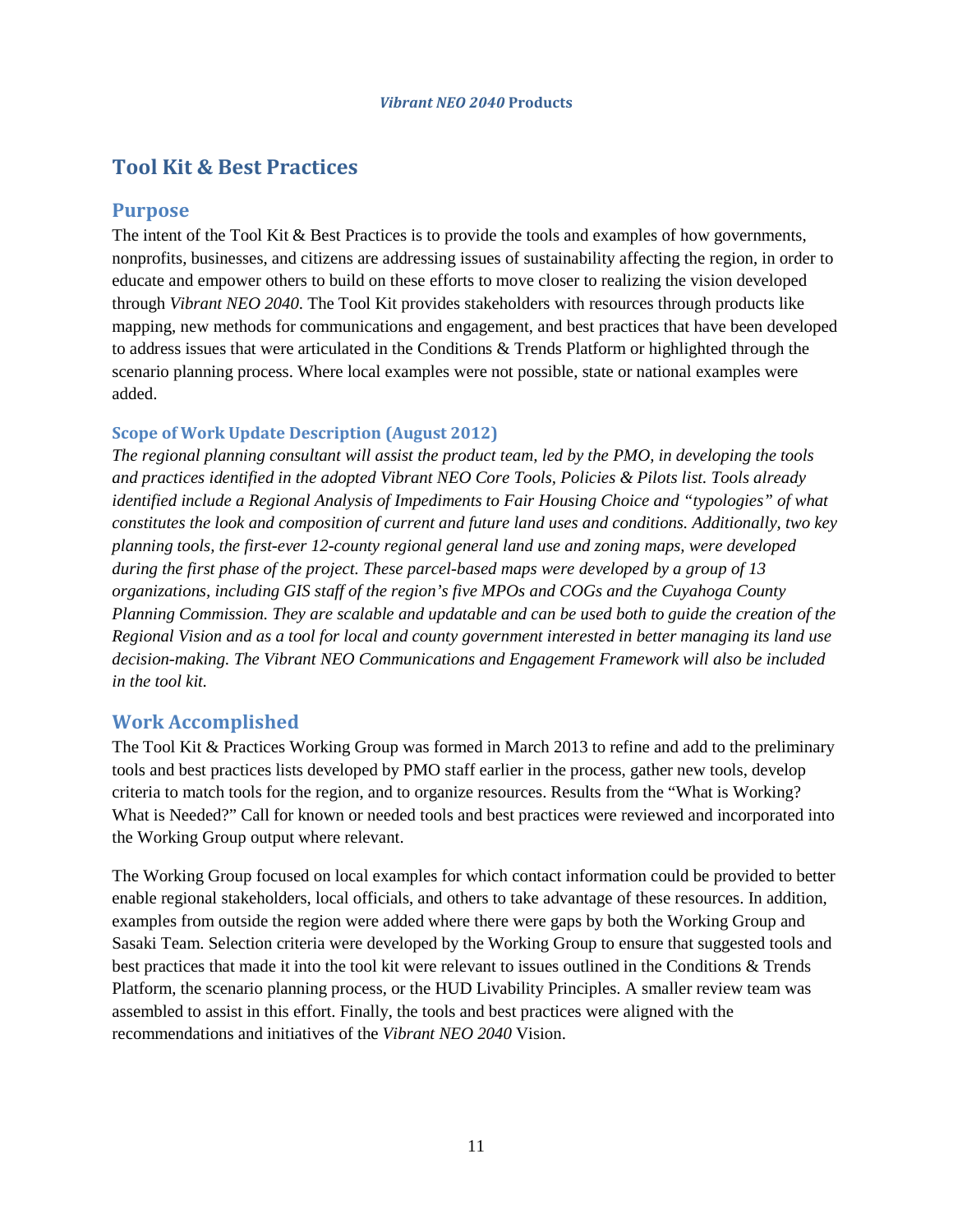The final Tool Kit & Best Practices Working Group meeting was held on December 5, 2013. Members reviewed the refined list of tools and best practices, which were cross-tabbed with the final vision recommendations and initiatives. The list of tools and best practices, similar to the Pilot Projects list, is currently housed in an Excel spreadsheet with established organizing fields for thematic and place type queries, along with fields relating these entries to relevant vision recommendations and initiatives.

### **Working Group Members**

- Patrick Bravo, Summit County
- Peggy Carlo, Ashtabula County
- Fred Collier, Cleveland City Planning Commission
- Susan DeChant, Summit County
- Jerry Egan, Egan Consult, LLC
- Joe Hadley, Northeast Ohio Four County Regional Planning and Development Organization
- Stuart Mendel, Cleveland State University
- Don Romancak, Lorain County
- Janice Switzer, Ashtabula County
- Jeff Van Loon, Medina County Soil and Water Conservation District
- Nancy Zikmanis, Ohio Environmental Protection Agency, Northeast Ohio District

### **Working Group Meetings**

- April 25, 2013, 9:30-11:30am, NEOSCC, Akron
- June 6, 2013, 9-10am, teleconference
- July 16, 2013, 9-9:30am, teleconference
- September 16, 2013, 10-11am, AMATS, Akron
- December 5, 2013, 10am-12pm, NEOSCC, Akron

### **Board Meetings/Webinars**

- September 9, 2013, 10-11am, Webinar
- December 17, 2013 (Joint Products presentation scheduled)

### **Next Steps**

The Tool Kit & Best Practices will be presented along with the other products to the NEOSCC Board in December, and the Board is scheduled to vote on approval of the vision and products, inclusive of the Tool Kit & Best Practices, at its February 2014 meeting. It is the PMO's goal is to translate the Tool Kit & Best Practices database into a searchable, open-source inventory of tools using in-kind resources prior to the end of the grant period. The Sasaki Team is developing the design strategies for current and future land uses as part of the *Vibrant NEO 2040 Vision & Framework.*

The geodatabase for 12-county regional land use and zoning is available on the VibrantNEO website. Additional data files have been stored on NEOSCC's limited-access Box.com site and have been backed up to NOACA's servers. Future NEOSCC data sharing and accessibility is the subject of a Consortiumwide survey conducted by Cleveland State University (CSU), through a contract with the Center for Community Solutions. Using the information gathered from the survey, along with interviews with 14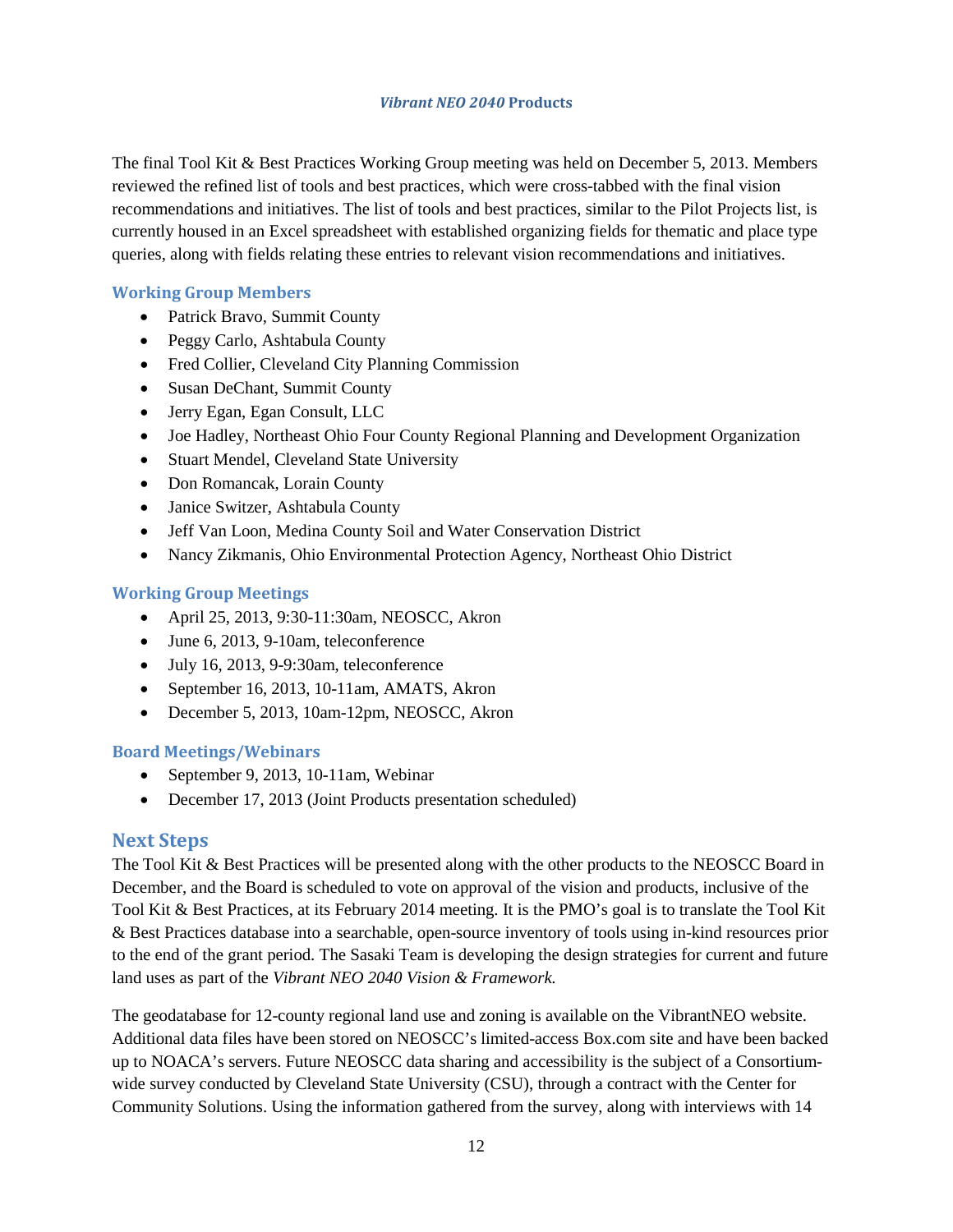other metropolitan planning organizations and/or Sustainable Communities Initiative grantees, the researchers will deliver a final report in early December 2013 that will include cost estimates for low-, medium-, and high-level data sharing scenarios. In the interim, NOACA, as fiscal agent, will house the data and make as much of it accessible as possible. Additionally, data files related to the trend and alternative scenarios will be transferred to NOACA from the Sasaki Team prior to the end of the contract period.

#### **NEOSCC 2.0**

With dedicated future funding, NEOSCC could maintain a data development and sharing capacity under the "Assist" focal area. Of particular concern is the maintenance and further development of accessible regional GIS-based mapping in a form readily available to the 400 local jurisdictions responsible for making land use and zoning decisions within their communities. The GIS users interviewed by the CSU team have expressed opinions that the 12-county land use and zoning maps in particular have value to both local and regional planning efforts and should be maintained and updated. The CSU team has noted that data standards vary from agency to agency, and has advised that establishing protocols to maintain, coordinate, and improve data post-grant will be necessary.

The Consortium anticipates that a mixture of governmental grants, existing funds allocated towards data/GIS activities of members, and foundation support will be needed to significantly advance regional data sharing and accessibility in the future. Staff has researched the Local Government Innovation Fund (LGIF) through the Ohio's Development Services Agency and has had preliminary conversations with the office's staff. Based on these discussions, the Consortium believes that a data sharing and accessibility feasibility study could be a competitive LGIF grant project. The scope would include a more detailed examination of the GIS assets that currently exist within the 12-county area, identification of the preferred platform (i.e., ArcGIS Server, ArcGIS Online, open source applications, etc.), and exploration of possible cost-sharing and data-sharing agreements.

### **Tool Kit & Best Practices Documents/Deliverables**

- Tool Kit & Best Practices List (December 2013)
- What is Working? What is Needed? Call for known or needed projects, policies, and tools see [http://vibrantneo.org/products-what-is-workingwhat-is-needed/.](http://vibrantneo.org/products-what-is-workingwhat-is-needed/)
- 12-County Land Use & Zoning Maps and Geodatabase see [http://vibrantneo.org/vibrantneo-](http://vibrantneo.org/vibrantneo-2040/file-upload/)[2040/file-upload/.](http://vibrantneo.org/vibrantneo-2040/file-upload/) Scroll down to the box under "Public File Sharing" and click on the "Data & GIS Mapping" folder.
- Regional Analysis of Impediments to Fair Housing Choice/Fair Housing and Equity Assessment – see<http://vibrantneo.org/regional-aifhea-finalreport/>
- Conditions & Trends Platform see<http://cat.neoscc.org/>
- Conditions & Trends Platform Communications Tool Kit see <http://cat.neoscc.org/toolkit/>
- NEO Map Atlas see<http://cat.neoscc.org/neosccs-northeast-ohio-atlas/>
- NEO Planning Initiatives Library se[e http://vibrantneo.org/neo-101/library/](http://vibrantneo.org/neo-101/library/)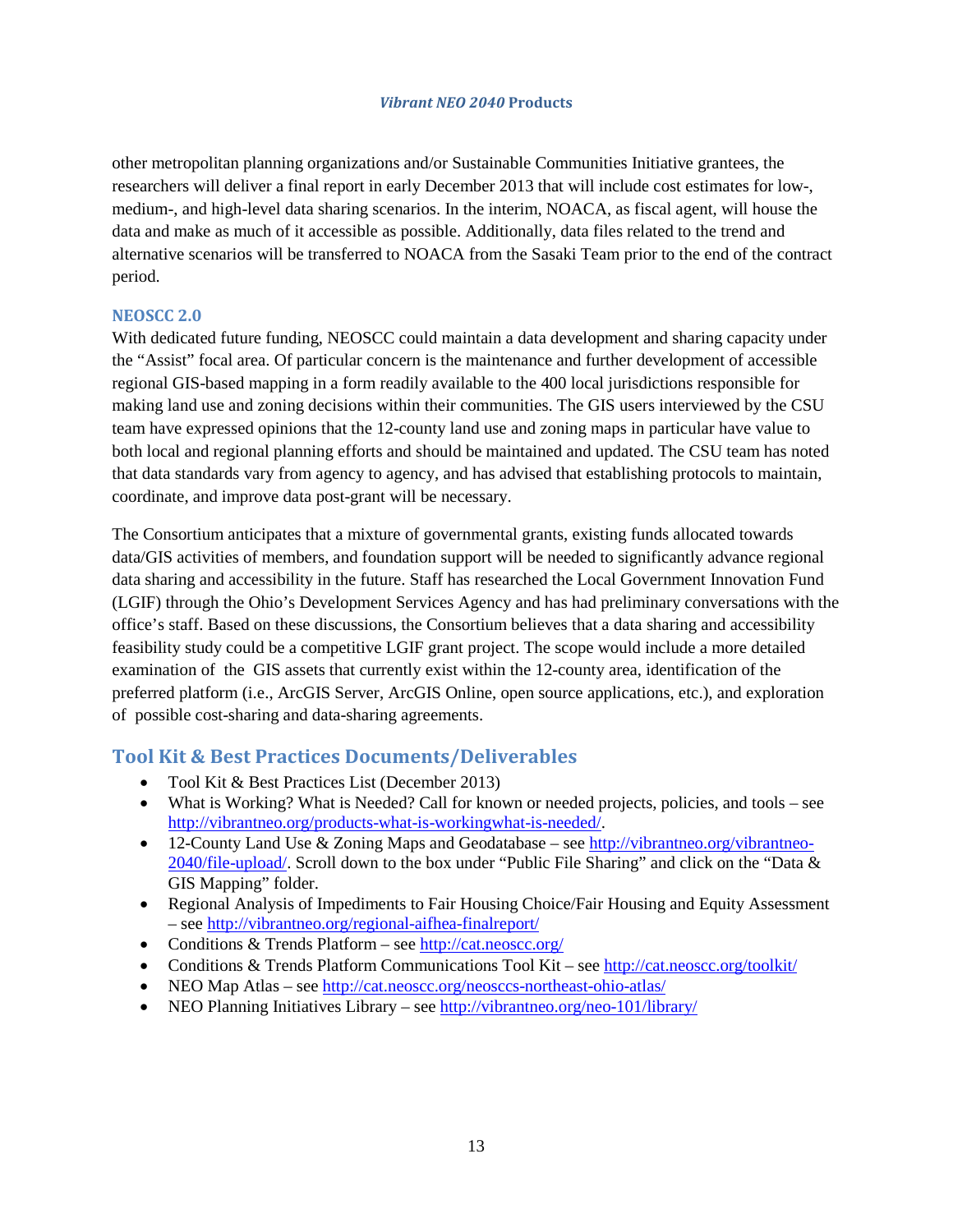## <span id="page-15-0"></span>**Pilot Projects**

### **Purpose**

Pilot projects are the emerging best practices that show promise in moving the region towards the *Vibrant NEO 2040* Vision. They provide an opportunity to test new problem-solving approaches, and may include both small- or large-scale initiatives. The focus of the Pilots initiative is the identification of projects on the ground in Northeast Ohio that may be replicated or developed. By gathering information on pilots currently in process, planned, or completed in the region, stakeholders are provided with resources and contacts in communities that are addressing sustainability issues, such as those highlighted in the Conditions & Trends Platform or through the scenario planning process.

### **Scope of Work Update Description (August 2012)**

*The consultant will assist the Product Team, led by the PMO, in developing model pilot projects identified in the adopted Vibrant NEO Core Tools, Policies & Pilots list. This will include development of a selection procedure, evaluation methodology, and tracking and reporting mechanism. Additionally, a listing of all active and relevant pilots in the region will be developed.*

### **Work Accomplished**

The Pilots Working Group was formed in April 2013 to refine and add to the preliminary pilot list assembled by PMO staff earlier in the process, gather new existing and proposed pilots, create an overall framework for viewing pilots by thematic area, and develop criteria to select and evaluate pilots. Results from the "What is Working? What is Needed?" Call for known or needed pilot projects were reviewed and incorporated into the Working Group output where relevant. The focus of the Working Group was to identify examples primarily of local pilots so that other users of this information could learn from this work and replicate it in their own areas. Furthermore, the Working Group identified promising local, regional, and state resources for pilots currently advancing NEOSCC goals.

The Pilots Working Group last met in August 2013 to review lists of existing and proposed pilots. The final listing of pilot projects is cross-tabbed with the recommendations and initiatives of the *Vibrant NEO 2040* Vision. This information, similar to the Tool Kit & Best Practices information, is currently housed in an Excel spreadsheet with established fields for thematic and place type queries, along with fields relating these entries to relevant vision recommendations and initiatives.

### **Working Group Members**

- Richard Bancroft, Bancroft-Miller, LLC
- Rod Beals, Ohio Environmental Protection Agency
- Bethia Burke, Fund for Our Economic Future
- Angela Byington, City of Elyria
- Mike Challender, Lorain County Growth Partnership
- Michael Connor, Retired from Railroads
- Kirby Date, Cleveland State University, Center for Community Development
- Jerry Egan, Egan Consult, LLC
- Brooke Furio, US Environmental Protection Agency, Region 5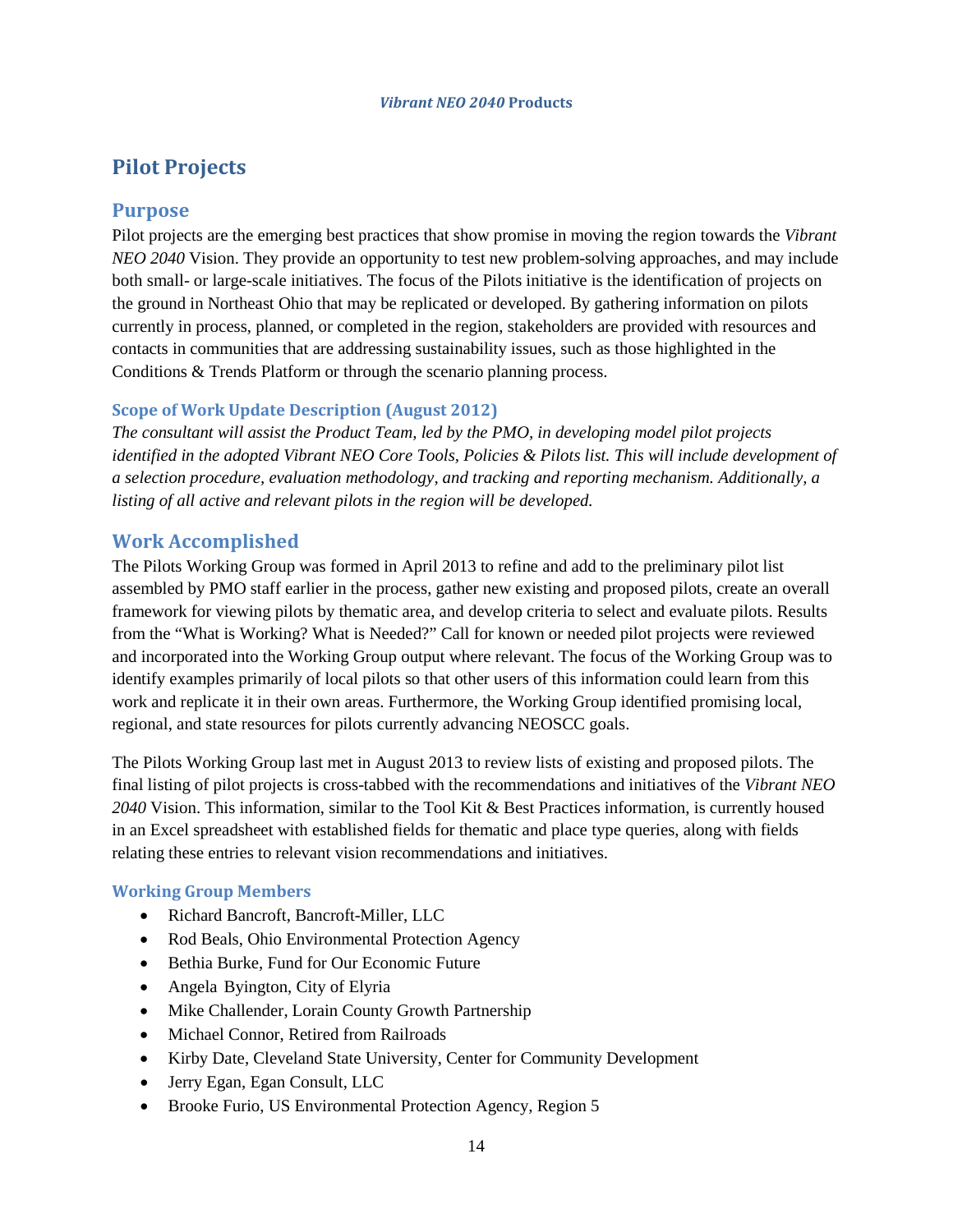- James Greene, City of Cleveland
- Joe Hadley, Northeast Ohio Four County Regional Planning and Development Organization
- Dennis Hamm, Cuyahoga Valley National Park
- Kathy Hexter, Cleveland State University, Center for Community Development
- Tony Kuhel, Escalys, Regional Prosperity Initiative
- Mike Lyons, Regional Prosperity Initiative
- Susan Mancino, United Way of Lake County
- Beth Pearson, Chief of Community Development, City of Canton
- Kurt Princic, Ohio Environmental Protection Agency
- Sara Walton, Ohio Department of Transportation
- Nancy Zikmanis, Ohio Environmental Protection Agency

### **Working Group Meetings**

- May 15, 2013, 10am-12pm, AMATS, Akron
- June 26, 2013, 10am-12pm, AMATS, Akron
- August 8, 2013, 12-2pm, AMATS, Akron

### **Board Meetings/Webinars**

- June 27, 2013 (abbreviated presentation)
- July 11, 2013, 1-2pm, Webinar

### **Next Steps**

The Pilots materials will be presented along with the other products to the NEOSCC Board in December, and the Board is scheduled to vote on approval of the vision and products, inclusive of the Pilots, at its February 2014 meeting. It is the PMO's goal to translate the Pilots databases into a searchable, opensource inventory of tools using in-kind resources prior to the end of the grant period.

### **NEOSCC 2.0**

With dedicated future funding, a program to undertake Pilot Projects in the region could be launched as part of the next phase of NEOSCC, or less likely as a follow-on project of a Consortium member organization. The Board will need to first approve the Pilot Product materials, inclusive of the selection and evaluation criteria, in order to launch such a program.

For a program to be successful clear policies and procedures for the Consortium selection process, on top of the selection criteria developed by the Working Group, will need to be determined, such as identifying what entities will be eligible to apply (e.g., only Consortium members, local governments, and nonprofits, etc.), whether geographic or topical diversity is required, the minimum and maximum dollar amounts for awards, the length of time allowed for project, the policy for cost over-runs, and whether local cash or inkind match will be required and at what level.

A marketing effort to engage local interest and participation in the Pilots initiative will be required, as will the development of performance standards and the means by which the data and information resulting from the Pilots will be stored, analyzed, and communicated. Since Pilots are intended to be quick "tests of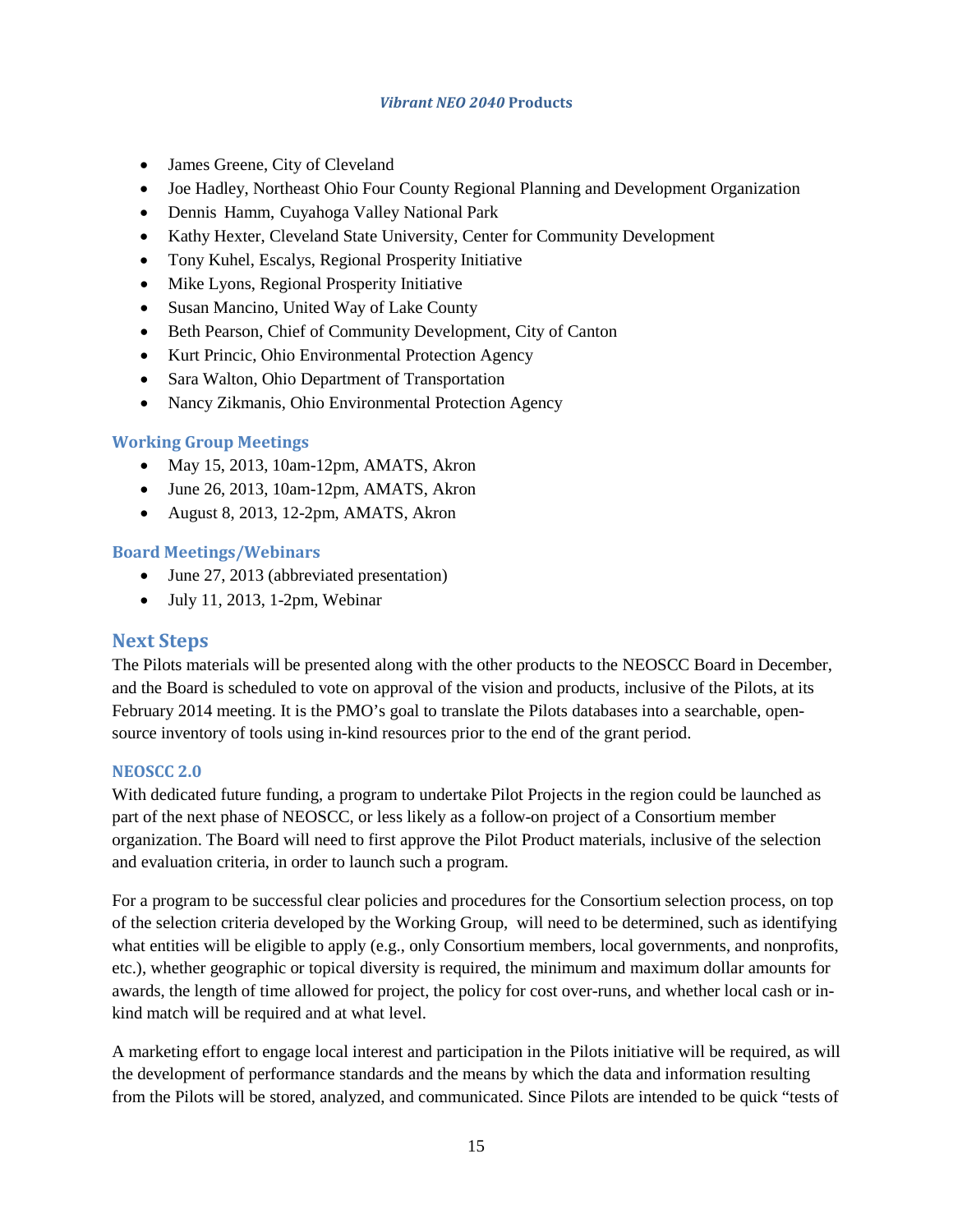concept" for region-wide replication, training and communications strategies will need to be developed so that information and lessons learned through Pilot initiatives can rapidly be shared with communities and organizations throughout the region. The Pilots initiative will require dedicated staff to handle the administrative aspects of the program, such as coordinating the selection process and monitoring project performance. Once the above issues have been settled, next steps would be to:

- Determine funding source and amount
- Determine the desired size, scope, and topic area parameters of the pilot program
- Develop the project scope, develop the RFQ/RFP process and publicize the program to eligible applicants
- Hold the selection and notification process
- Contract/enter into agreements with pilot sponsors

Additionally, funds could be used exclusively as match to other governmental grant programs that have local cash match requirements and thereby would leverage additional funds for the region. Local communities and non-profits often find it difficult to meet match requirements and, as a result, are unable to successfully apply for these programs. The Pilots materials should include information on possible funding programs and grant sources.

### **Pilots Projects Documents/Deliverables**

- Pilots Framework (August 2013)
- Selection & Success Criteria (August 2013)
- Existing and Proposed Pilots List (December 2013)